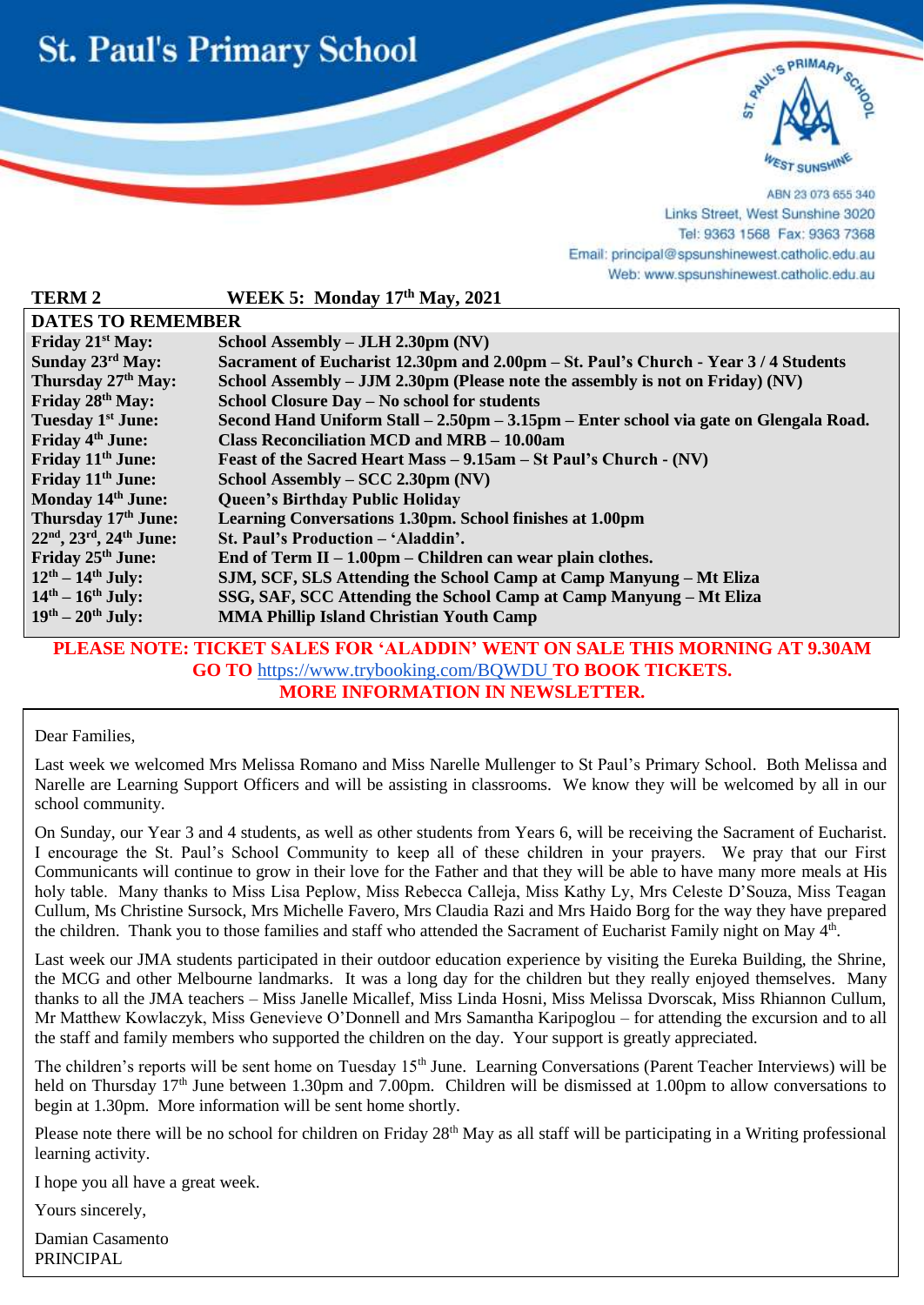## **MMA CAMP**

All the Middle Classes will be attending the Phillip Island Christian Youth Camp from Monday 19<sup>th</sup> July to Tuesday 20<sup>th</sup> July. Please refer to the camp notes sent home last week for the details.

Please make sure you complete the camp permission and medical forms and return them to school by Friday, 28<sup>th</sup> May. Thank you very much for your kind support.

## **PRODUCTION TICKETS**

You will need to book all tickets for 'Aladdin Jr' online from the *TryBooking.com* website. The website will be available for bookings from **today, 17th May 2021, from 9.30am onwards**.

**Step 1:** Use the website link, <https://www.trybooking.com/BQWDU> to log on to the online booking site.

**Step 2:** Select the date that you wish to attend.

**Step 3:** Follow the prompts to select the seats you would like to purchase. When booking seats, please do not leave a space between your seat and others that have previously been booked. We want to ensure that every ticket is sold. **Step 4:** Follow the prompts for online payment.

Please refer to the information sent home last week for more details.

### **SCHOOL DROP OFF**

A big thank you to the students who are ready to get out of their cars quickly during the morning drop off. An even bigger thank you to the drivers who drive as far to the end as possible, as this moves cars off Glengala road much more quickly. A reminder that students AND adults need to wait for the supervising teacher to let them know when to cross. When we all work together and think of others, the whole process is safe and smooth. Thank you,

Ms Michele (on behalf of the many morning drop off supervising teachers!)

## **SACRAMENT DATES FOR 2021**

Sacrament of Eucharist (Year 3 and 4)

Sunday, May  $23<sup>rd</sup>$  at 12.30pm and 2.00pm – St. Paul's Church (3 Family Members to attend with First Communicant) Sacrament of Confirmation Family Night Monday, August  $23<sup>rd</sup>$  at  $7.00 \text{pm} - \text{St Paul's School}$ Sacrament of Confirmation (Year 5 and 6) Thursday, September  $16<sup>th</sup>$  at 7.00pm – St Paul's Church

## **IMPORTANT DATES FOR 2021**

The following dates are very important for **ALL** students who will be attending secondary school in 2023 – our current Year 5 students. If applications for Catholic Secondary School are not in by Friday 20<sup>th</sup> August, 2021 your child will not be enrolled in your school of choice.

**20th August 2021:** Applications close for 2023 Year 7 students in Catholic Secondary Colleges – our current Year 5 Students

**14th October 2021:** Offers posted to prospective 2023 Year 7 applicants

**12th November 2021:** Final date for families to accept offers made by the Secondary School

# \$1,000 of  $FPEL$  dental. **Now that's something** worth smiling about!

At Teeth On Wheels, we provide the<br>highest quality dental treatment while<br>making it fun, positive and memorable<br>for children.

We are the **LARGEST** Mobile Dentist<br>in Australia that are accredited by<br>Quality Innovation Performance (QIP)<br>and members of the Australian Dental<br>Association (ADA)

Association (ADA)<br>
We provide children with a free<br>
educational program and a brushing<br>
chart to ensure they have a positive<br>
dental experience, while encouraging<br>
effective oral hygiene. During the visit,<br>
children can wa

### The Australian Government offer \$1,000<br>of free basic dental for eligible families through Medicare.

through Medicare.<br>To see if your family is eligible, please<br>complete our consent form either online<br>at www.teeethonwheels.cm.au or via<br>hardcopy and we can easily check on your<br>behalf.

#### Our dental services include:

- Check-ups
- Scale, Clean and Fluoride Treatments **Fissure Sealants**
- X-rays
- Fillings ×
- Extractions



f **C** www.teethonwheels.com.au

Phone: VIC (03) 9338 1191 NSW (02) 7804 2822<br>Email: info@teethonwheels.com.au

a positive dental experience

**Please return the completed dental form sent home last week to school by Tuesday, 1st June 2021 if you would like your child to have these dental services.**